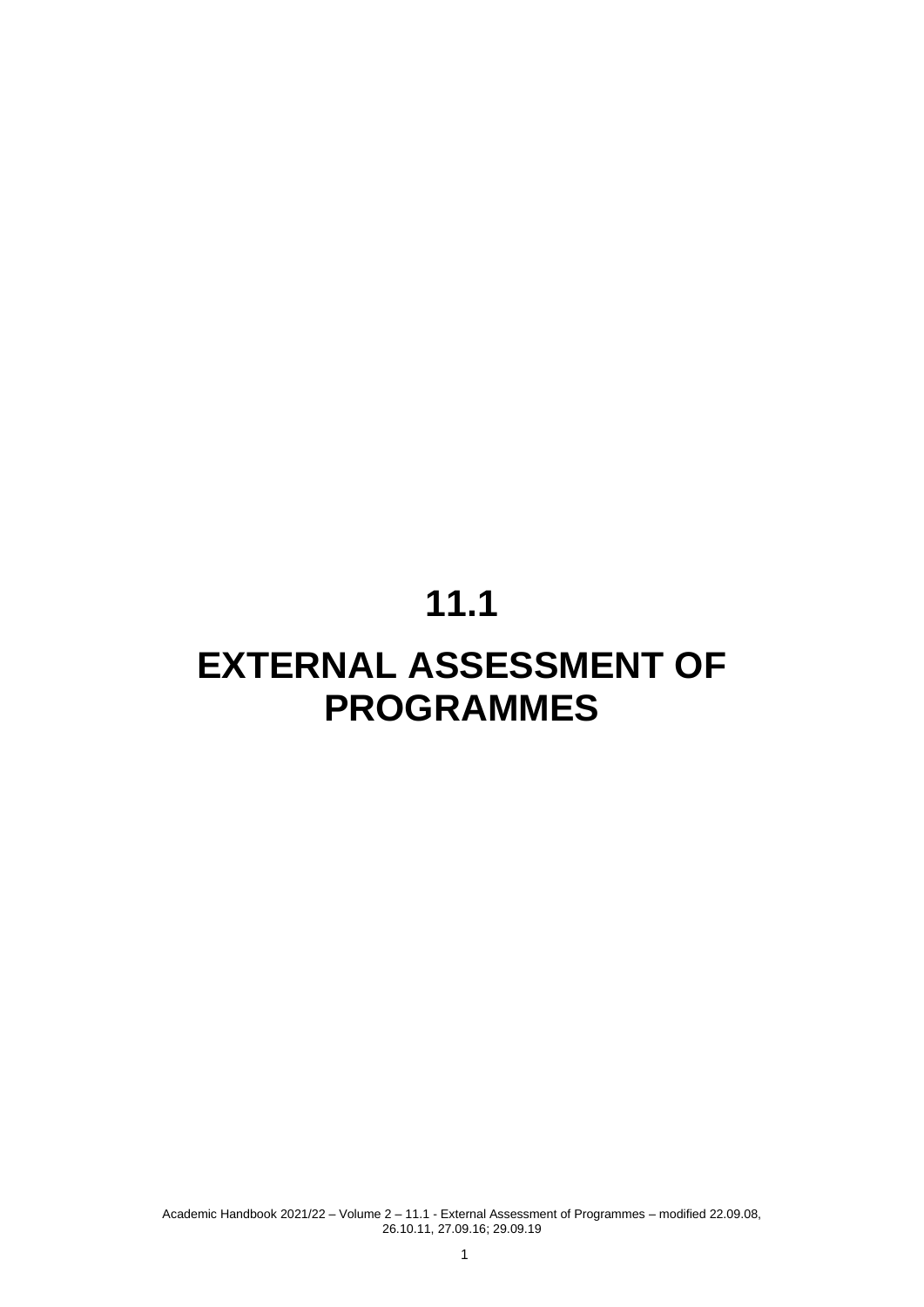## **CARDIFF METROPOLITAN UNIVERSITY**

## **EXTERNAL ASSESSMENT OF PROGRAMMES**

#### **1 Introduction**

- 1.1 This note applies broadly to all forms of external programme assessment including:
	- QAA scrutiny;
	- Estyn Inspection;
	- Assessment/Accreditation/Inspection by professional bodies.

## **2 Organisation of Events**

2.1 Wherever possible, external assessments should be combined with internal events, such as validation and review, provided that the arrangements and details comply broadly with the University's requirements for such events.

It is realised, however, that some external bodies will not always agree to a combined/integrated event.

- 2.2 Formal communication channels for overview purposes between the external body and Cardiff Metropolitan University shall be via the relevant schools and Quality Enhancement Directorate acting on behalf of the Academic Quality and Standards Committee.
- 2.3 All assessment events involving external bodies must be organised in consultations with the Quality Enhancement Directorate.
- 2.4 Any application, self-assessment report or other pre-event documentation to be dispatched to the external body shall be scrutinised within School procedures.
- 2.5 Documentation in connection with external assessment shall be submitted to the Quality Enhancement Directorate at least 25 working days prior to either dispatch to the external body or the convening of an internal/combined event.

#### **3 Reporting**

- 3.1 Following the event, any report of the external body shall be presented to the Academic Quality and Standards Committee for consideration and comment.
- 3.2 Any conditions (or similar), which must be addressed in connection with the assessment, shall be progressed by the appropriate section - programme team, School - and that progress reported as required, by the School, to the Quality Enhancement Directorate.

Academic Handbook 2021/22 – Volume 2 – 11.1 - External Assessment of Programmes – modified 22.09.08, 26.10.11, 27.09.16; 29.09.19